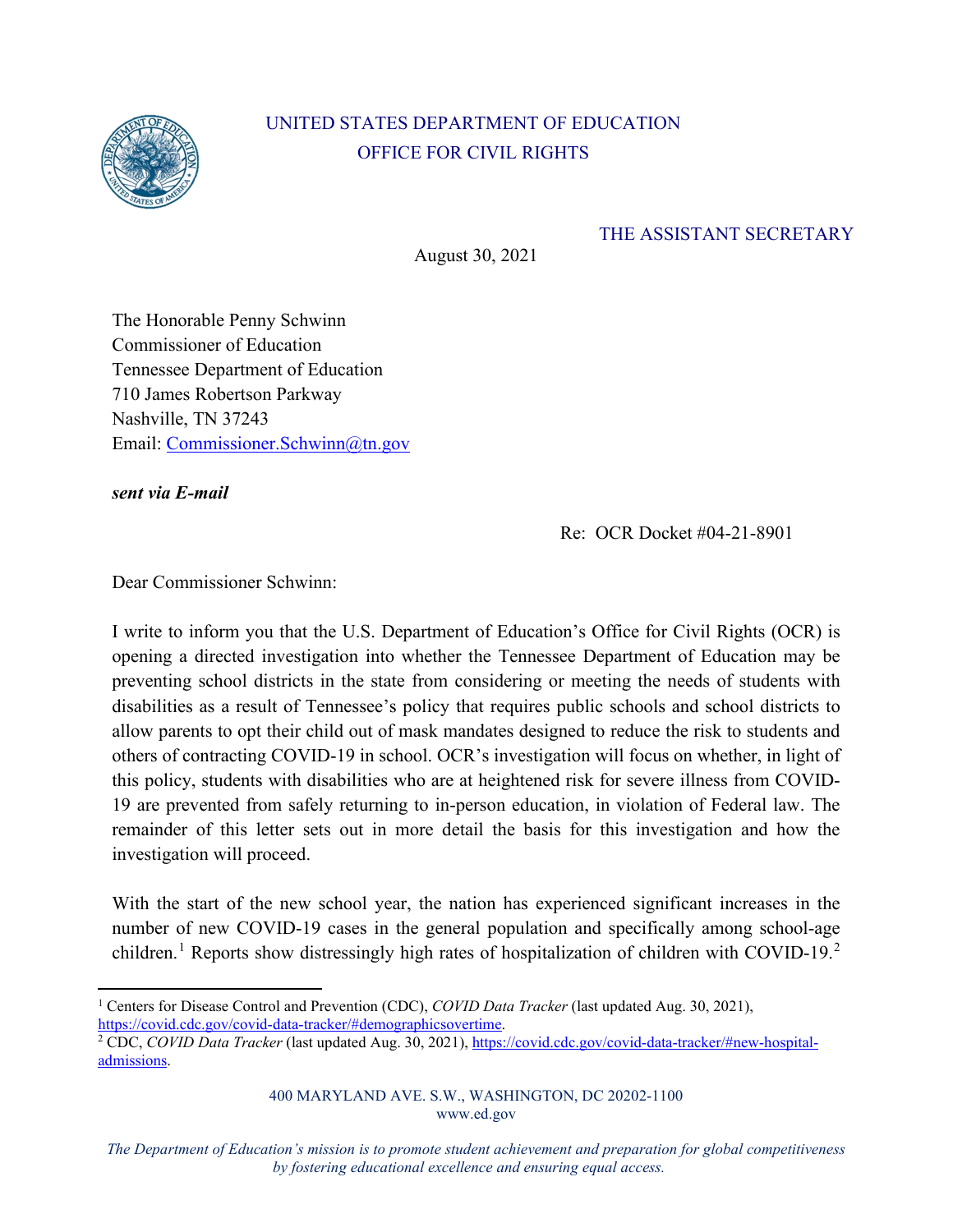National data also show that children with some underlying medical conditions, including those with certain disabilities, are at higher risk than other children for experiencing severe illness from COVID-19. $3$ 

At the same time, extensive evidence supports the universal use of masks over the nose and mouth to reduce the risk of COVID-19 transmission.<sup>[4](#page-1-1)</sup> For this reason, the Centers for Disease Control and Prevention (CDC) "recommends universal indoor masking by all students (age 2 and older), staff, teachers, and visitors to K-12 schools, regardless of vaccination status."[5](#page-1-2) The CDC has stated that "with COVID-19 cases increasing nationally since mid-June 2021, driven by the B.1.617.2 (Delta) variant of SARS-CoV-2," the protection provided by consistent and correct masking "remains essential in school settings."[6](#page-1-3)

However, Tennessee now requires public schools and school districts to allow parents to opt their child out of a mask mandate. *See* State of Tennessee, Executive Order by the Governor No. 84, An Order Regarding Mask Requirements in Schools. Specifically, the order states that a student's parent or guardian must have the right to opt out of any order or requirement for a student in kindergarten through twelfth grade to wear a face covering at school, on a school bus, or at school functions, by affirmatively notifying in writing the local education agency or personnel at the student's school. It is unclear whether this requirement remains in place even if the school or district determines, given the COVID-19 transmission rates in the surrounding area, that a mask requirement is necessary to protect students with disabilities who are at heightened risk for severe illness from COVID-19.

In light of these circumstances, OCR is concerned that Tennessee's policy requiring public schools and school districts to allow parents to opt their children out of mask mandates may be preventing schools in Tennessee from meeting their legal obligations not to discriminate based on disability and from providing an equal educational opportunity to students with disabilities who are at heightened risk of severe illness from COVID-19.

<span id="page-1-0"></span><sup>&</sup>lt;sup>3</sup> CDC, *People with Certain Medical Conditions*, https://www.cdc.gov/coronavirus/2019-ncov/need-extra-<br>precautions/people-with-medical-conditions.html.

<span id="page-1-1"></span><sup>&</sup>lt;sup>4</sup> CDC, *Science Brief: Transmission of SARS-CoV-2 in K-12 Schools and Early Care and Education Programs – Updated* (last updated July 9, 2021), [https://www.cdc.gov/coronavirus/2019-ncov/science/science](https://www.cdc.gov/coronavirus/2019-ncov/science/science-briefs/transmission_k_12_schools.html)[briefs/transmission\\_k\\_12\\_schools.html.](https://www.cdc.gov/coronavirus/2019-ncov/science/science-briefs/transmission_k_12_schools.html) 5 CDC, *Guidance for COVID-19 Prevention in K-12 Schools* (last updated Aug. 5, 2021),

<span id="page-1-3"></span><span id="page-1-2"></span>[https://www.cdc.gov/coronavirus/2019-ncov/community/schools-childcare/k-12-guidance.html.](https://www.cdc.gov/coronavirus/2019-ncov/community/schools-childcare/k-12-guidance.html) The CDC guidance recognizes an exception for a person who cannot wear a mask, or cannot safely wear a mask, because of a disability as defined by the Americans with Disabilities Act, 42 U.S.C. §§ 12101 *et seq.*, and explains that schools should discuss the possibility of reasonable accommodation. *See id.*, [https://www.cdc.gov/coronavirus/2019](https://www.cdc.gov/coronavirus/2019-ncov/community/schools-childcare/k-12-guidance.html#mask-use) [ncov/community/schools-childcare/k-12-guidance.html#mask-use.](https://www.cdc.gov/coronavirus/2019-ncov/community/schools-childcare/k-12-guidance.html#mask-use) 6 *Id*.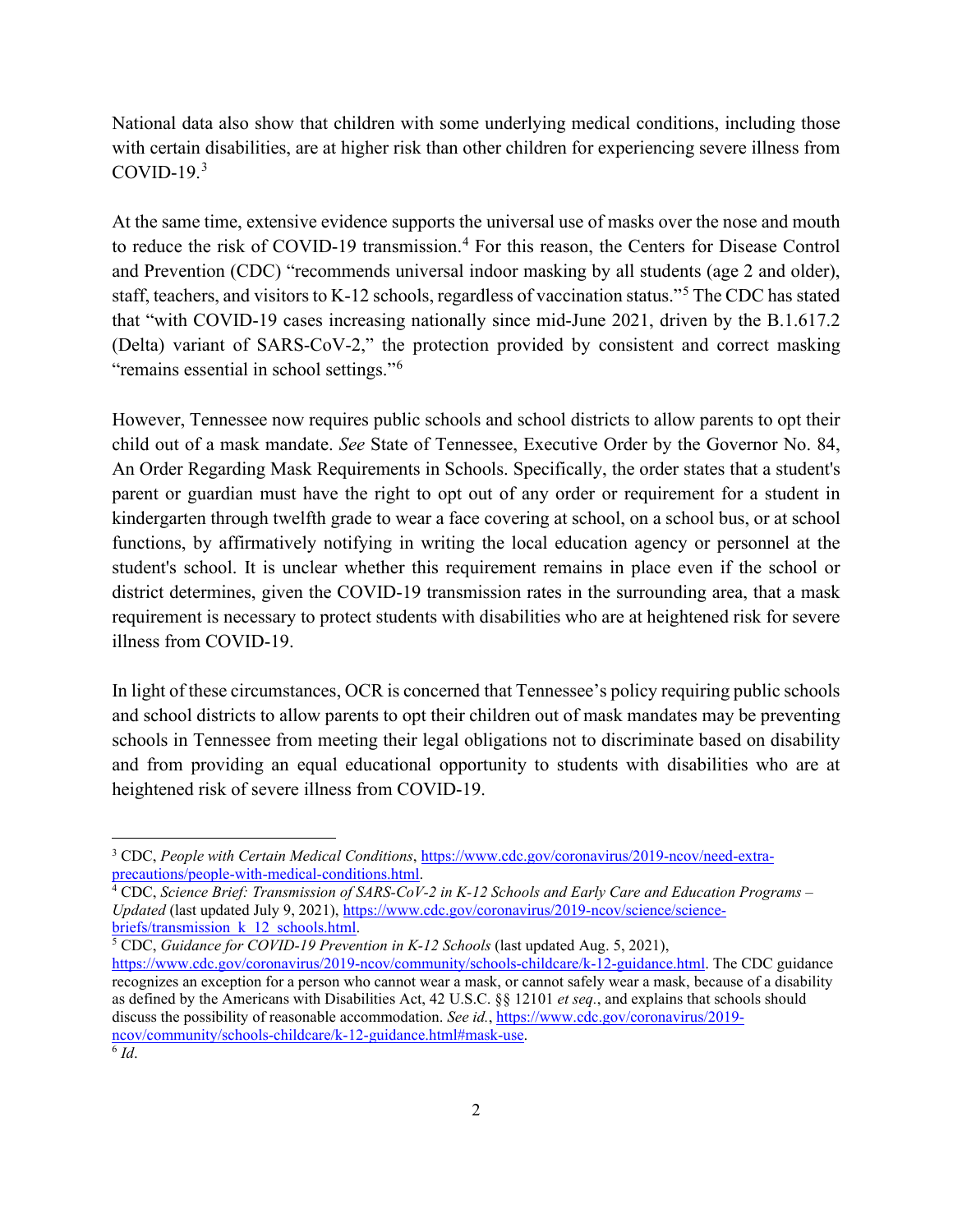OCR enforces Section 504 of the Rehabilitation Act of 1973 (Section 504), which is a Federal law that protects students with disabilities from discrimination based on their disability.<sup>[7](#page-2-0)</sup> Section 504 guarantees qualified students with disabilities the right to a free appropriate public education in elementary and secondary school, commonly referred to as FAPE.[8](#page-2-1) This includes the right of students with disabilities to receive their education in the regular educational environment, alongside their peers without disabilities, to the maximum extent appropriate to their needs.<sup>[9](#page-2-2)</sup> OCR also enforces Title II of the Americans with Disabilities Act of 1990 (Title II), which similarly prohibits disability discrimination by public entities, including public education systems and institutions, regardless of whether they receive Federal financial assistance from the Department.<sup>[10](#page-2-3)</sup>

As the Department's civil-rights enforcement arm, OCR is charged with ensuring that recipients of the Department's financial assistance and public entities, including the Tennessee Department of Education, are following these laws. To fulfill this responsibility, OCR may initiate a directed investigation in response to information that indicates a potential failure to comply with a law OCR enforces.<sup>[11](#page-2-4)</sup> This includes the authority to investigate a state educational agency whose policies or actions may discriminate against students with disabilities by denying them an equal opportunity to participate in school and benefit from the school's educational opportunities.

Based on the information above, OCR is opening a directed investigation into the Tennessee Department of Education's compliance with Section 504 and Title II. Specifically, OCR will examine whether, in light of Tennessee's policy requiring public schools and school districts to allow parents to opt their child out of a mask mandate, the Tennessee Department of Education may be preventing school districts in the state from considering or meeting the individual educational needs of students with disabilities or otherwise enabling discrimination based on disability in violation of Section 504 and Title II. In this investigation, particular attention will be given to whether the Tennessee Department of Education may be preventing schools from making individualized assessments about mask use so that students with disabilities can attend school and participate in school activities in person, consistent with their right to receive a free appropriate public education and to be free from discrimination based on their disability.

Please note that opening this directed investigation in no way implies that OCR has decided whether there has been a violation of a law OCR enforces. During the investigation, OCR is a

<span id="page-2-0"></span><sup>7</sup> 29 U.S.C. § 794; 34 C.F.R. Part 104.

<span id="page-2-1"></span><sup>8</sup> 34 C.F.R. § 104.33.

<span id="page-2-2"></span><sup>9</sup> 34 C.F.R. § 104.34.

<span id="page-2-4"></span><span id="page-2-3"></span><sup>&</sup>lt;sup>10</sup> 42 U.S.C. § 12131 *et seq.*; 28 C.F.R. Part 35.<br><sup>11</sup> The regulation that authorizes OCR to conduct directed investigations can be found in the Code of Federal Regulations at 34 C.F.R. § 104.61, incorporating by reference 34 C.F.R. § 100.7(c). [OCR's Case Processing Manual](https://www2.ed.gov/about/offices/list/ocr/docs/ocrcpm.pdf) also provides information about directed investigations in Section 402.